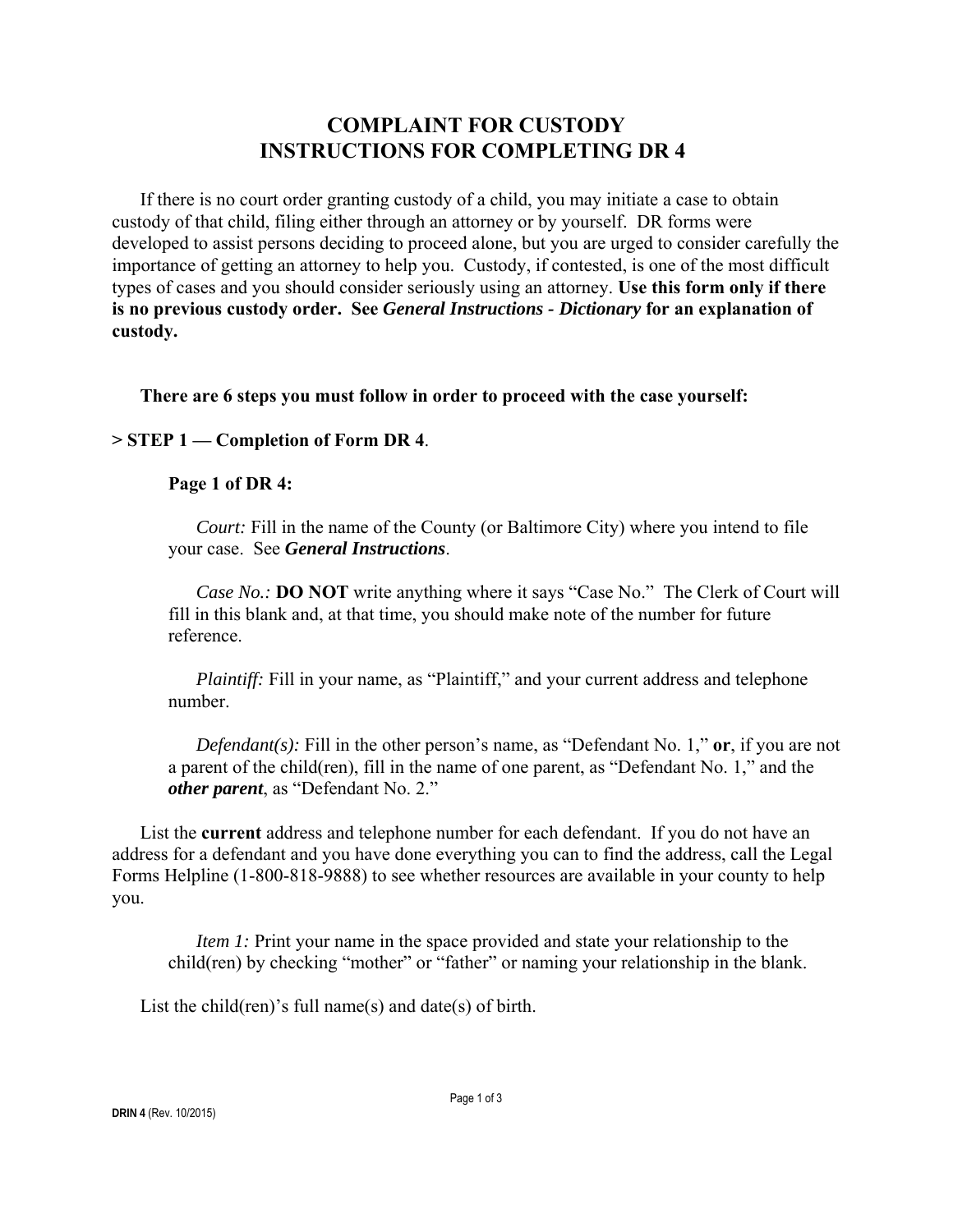*Item 2:* Fill in the name of Defendant No. 1 and state his/her relationship to the child(ren) by circling "mother" or "father" or naming the relationship in the blank. If there is a Defendant No. 2, circle "mother" or "father" as appropriate.

*Item 3:* Enter the full address where the children are currently living. Enter the name of the person with whom the child(ren) is(are) living at this time.

*Item 4:* List all other places the child(ren) have lived in the last 5 years. Include the time period, place lived, person with whom they lived and that person's current address.

#### **Page 2 of DR 4:**

*Item 5:* List all other cases in any court that have involved any of the child(ren). Attach the most recent court order for the listed cases.

*Item 6:* List all other cases you have participated in as a party, witness, or in any other way, that concern the custody or visitation of the same child(ren). Include the state in which the case took place, the court, case number, and the date of any child custody determination made in that case. Attach the most recent court order for the listed cases.

*Item 7:* List any person, not a party to this case, who has physical custody of the child(ren) or claims to have legal or physical custody or visitation rights with respect to the child(ren).

*Item 8:* Explain fully why you believe it would be best for the child(ren) to be in your custody.

#### **Page 2 and 3 of DR 4:**

# **FOR THESE REASONS:** Check off everything you want but **remember that the court need not give you what you asked for.**

*Visitation:* You can ask the court to allow the Defendant(s) unrestricted visitation with the child(ren) **or** to allow the Defendant(s) visitation on a certain schedule or with supervision **or** to deny visitation by the Defendant(s). You should have a good reason for asking to deny visitation, and the reason(s) should be stated after the word "because."

*Health Insurance:* You can ask the court to order the parent(s)/other parent to include the child(ren) on his/her/their health insurance.

*Child Support:* You can ask the court to order the parent(s)/other parent to pay child support. If you want child support, you must complete a financial statement (DR 30) and file it along with form DR 4. See Step 6 below also.